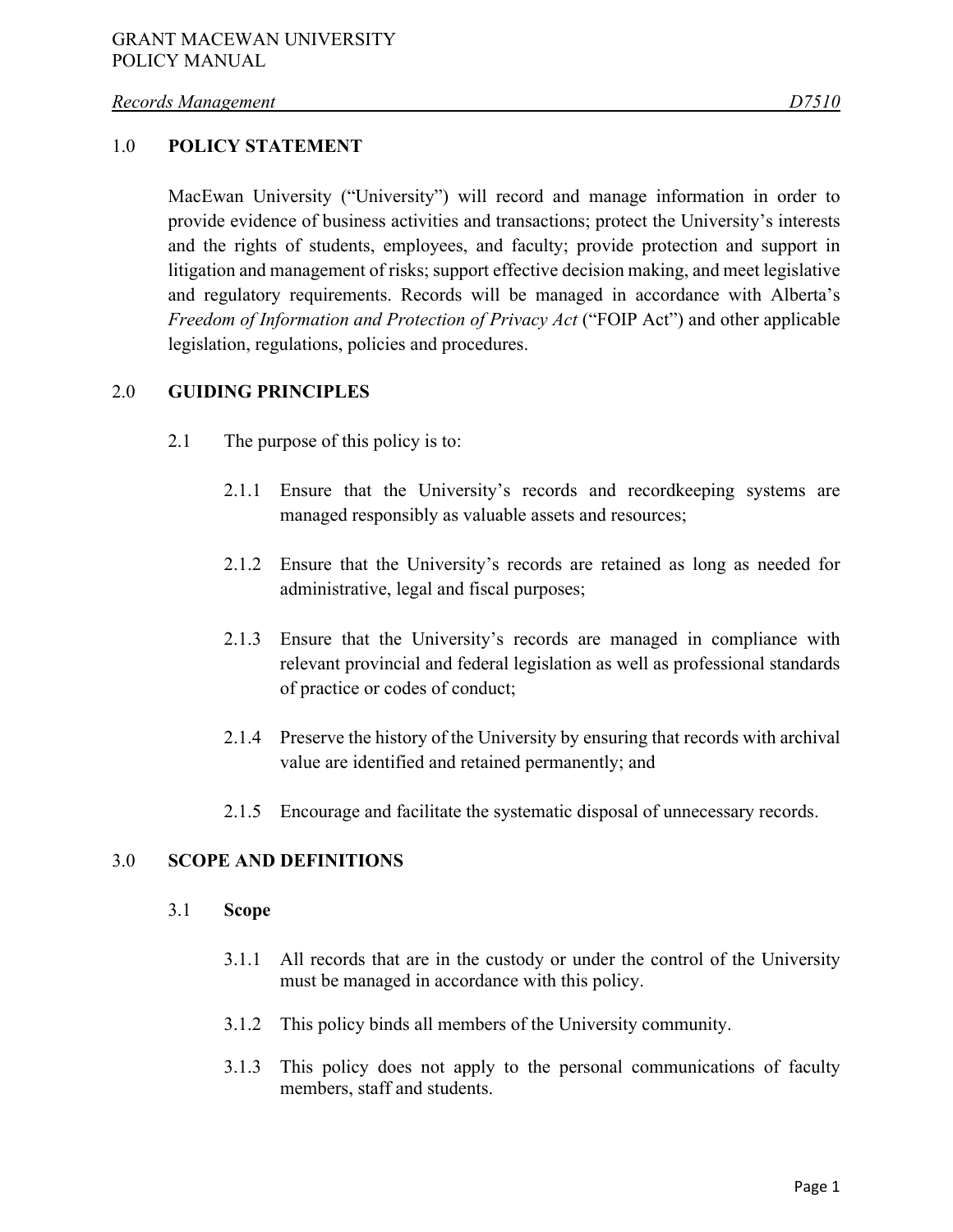#### *Records Management D7510*

### 4.1 **Definitions**

- 4.1.1 "disposition" means the destruction of University records;
- 4.1.2 "members of the University community" means those persons involved in conducting University affairs or operations or using University property, including all employees, agents, contractors and volunteers;
- 4.1.3 "office of record" means a University department or business unit in which a record resides;
- 4.1.4 "personal communication" means information in all media and formats that is created, received or accumulated as a result of personal activities that are not related to the mission, administration or operation of the University;
- 4.1.5 "personal information bank" is a record series that contains personal information; takes the form of a collection, and is organized or retrievable by the name or an identifying number, symbol or other particulars assigned to an individual;
- 4.1.6 "record" means a record of information in any form and includes notes, images, audio-visual recordings, x-rays, books, documents, maps, drawings, photographs, letters, vouchers and papers and any other information that is written, photographed, recorded or stored in any manner, but does not include software or any mechanism that produces records;
- 4.1.7 "records retention and disposition schedule" means a written description of the records that are retained by the University, their life cycle (retention periods) and their final disposition;
- 4.1.8 "transitory record" means a record of information that has only immediate or short-term usefulness or that has no value to the University.

## 5.0 **REGULATIONS**

- 5.1 All University records, except records of personal communications, are the property of the University and may not be removed from its control or destroyed except under the authority of this policy and in accordance with the records retention and disposition schedule.
- 5.2 All members of the University community who create or manage records as a part of their work with the University are responsible to ensure compliance with this policy, the records retention and disposition schedule and associated procedures.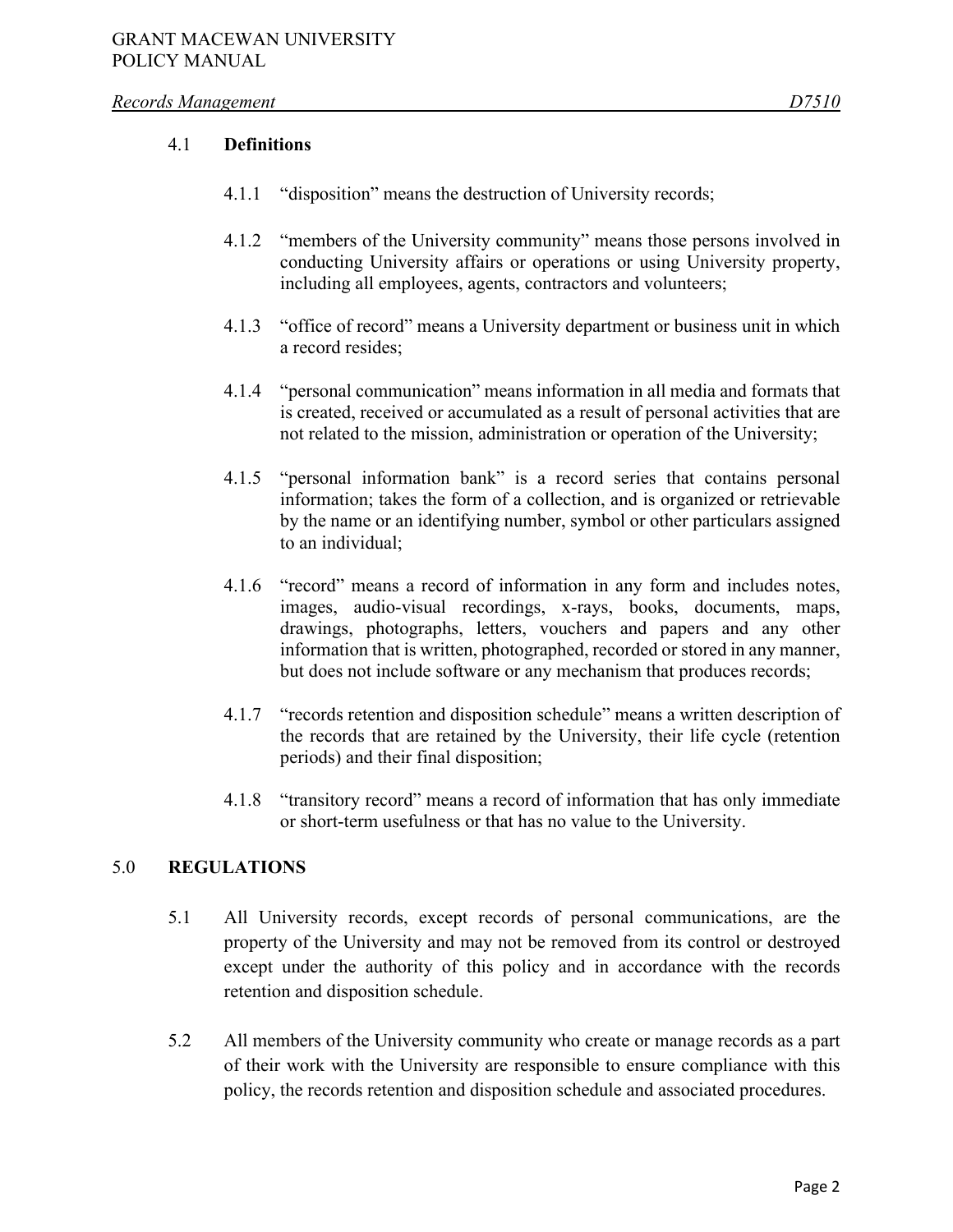#### *Records Management D7510*

- 5.3 Each office of record will designate an employee as its records coordinator for the purpose of implementing this policy and associated procedure.
- 5.4 All records will be retained and securely disposed of in accordance with the records retention and disposition schedule.
- 5.5 Departments are charged with the care and control of all records which are in their custody. Departments will act in accordance with the policy and any procedures produced by the University which describe the required management of records.
- 5.6 Departments will retain accurate and complete records adequate to:
	- (i) provide the evidence of business activities and transactions;
	- (ii) protect the interests of the University and the rights of students, the members of the University community and the public;
	- (iii) provide protection and support in litigation and management of risks associated with the existence or lack of evidence of activities or events; and
	- (iv) meet legislative requirements.
- 5.7 The records coordinator will identify and protect from un-authorized access, alteration, usage and disposal records requiring restricted access or dissemination.
- 5.8 The privacy department will inform the University Archivist of the scheduled disposition of records in order to identify and retain any records that have archival value.
- 5.9 Records of personal communications of members of the University community are transitory records and must be regularly disposed of.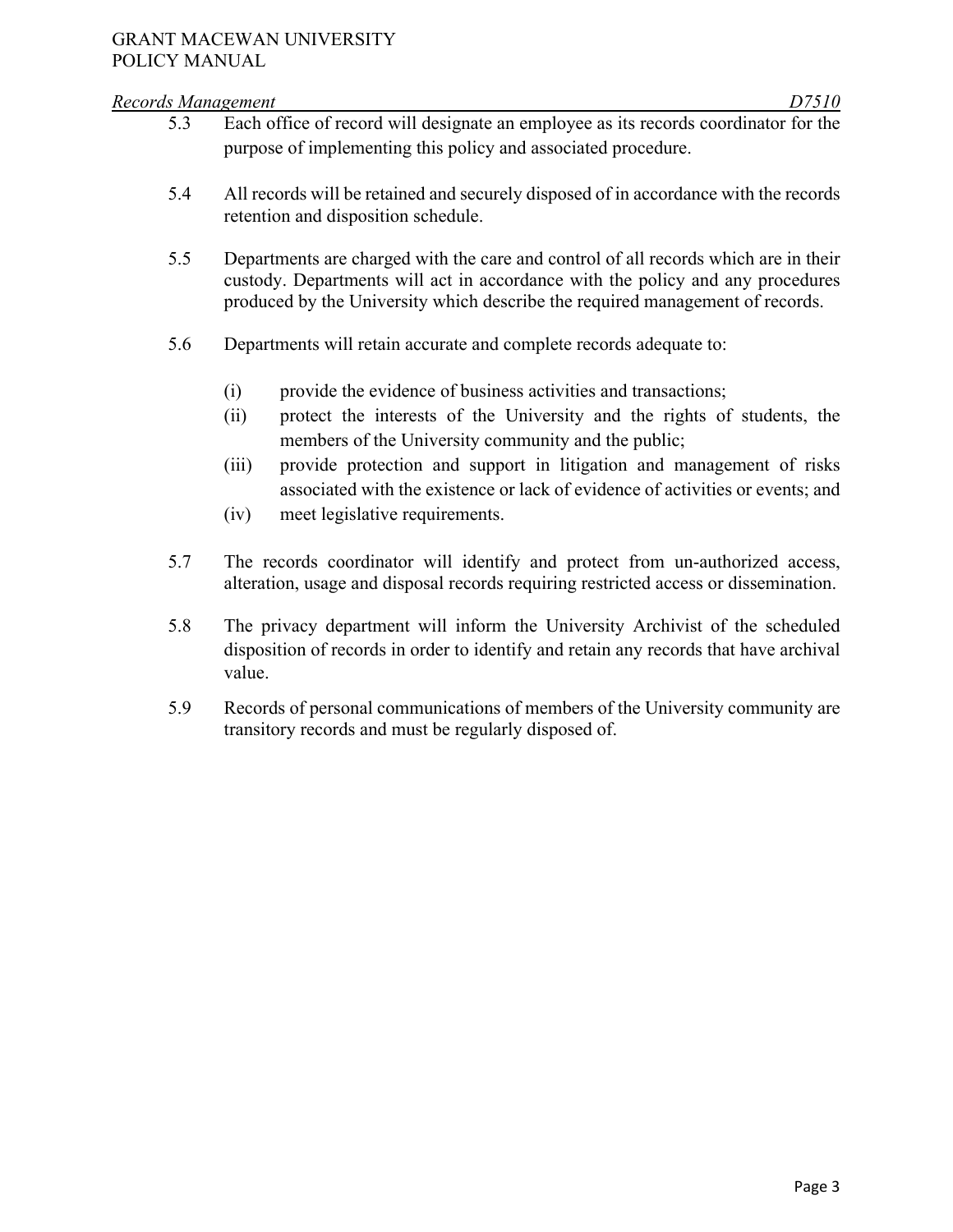## GRANT MACEWAN UNIVERSITY POLICY MANUAL

| Records Management                       |            | D7510                                                                                                                                                                                                                                   |
|------------------------------------------|------------|-----------------------------------------------------------------------------------------------------------------------------------------------------------------------------------------------------------------------------------------|
|                                          |            | <b>FACT SHEET</b>                                                                                                                                                                                                                       |
| <b>Relevant Dates</b>                    |            |                                                                                                                                                                                                                                         |
| Approved:                                | 2015.02.26 |                                                                                                                                                                                                                                         |
| Effective:                               | 2015.02.26 |                                                                                                                                                                                                                                         |
| <b>Next Review:</b>                      | 2020.02    |                                                                                                                                                                                                                                         |
| <b>Source</b>                            |            |                                                                                                                                                                                                                                         |
| Modification History:                    |            |                                                                                                                                                                                                                                         |
| 1996.06.20                               |            | Approved by Board motion for implementation<br>July 1, 1996                                                                                                                                                                             |
| 1999.04.15                               |            | Revised policy approved by Board motion                                                                                                                                                                                                 |
| 2001.02.03                               |            | Format updated.                                                                                                                                                                                                                         |
| 2010.09.09                               |            | Revised and updated by Board Motion 01-9-9-<br>2010. Replaces D7220 Records and Information<br>Management.                                                                                                                              |
| 2015.02.26                               |            | Revised and renamed "Records Management"<br>(formerly Records and Information Management)<br>by Board Motion $02-02-26-2014/15$ . Updated to<br>remove provisions pertaining to privacy and<br>confidentiality of personal information. |
| 2021.11.01                               |            | Minor revision to update position title. Approved<br>by Policy Sponsor.                                                                                                                                                                 |
| <b>Accountability:</b>                   |            |                                                                                                                                                                                                                                         |
| Office of Accountability:                |            | General Counsel                                                                                                                                                                                                                         |
| Office of Administrative Responsibility: |            | Privacy and Information Management Department                                                                                                                                                                                           |
| Approved by:                             |            | Board of Governors                                                                                                                                                                                                                      |
| Contact area:                            |            | Privacy and Information Management Department                                                                                                                                                                                           |
| Authority:                               |            | Alberta's Freedom of Information and Protection of<br>Privacy Act                                                                                                                                                                       |

# **Related and Associated Matters**

## **Associated Policies**:

D7500: Privacy D7225: Electronic Mail D7230: Information Security E1050: Student Records